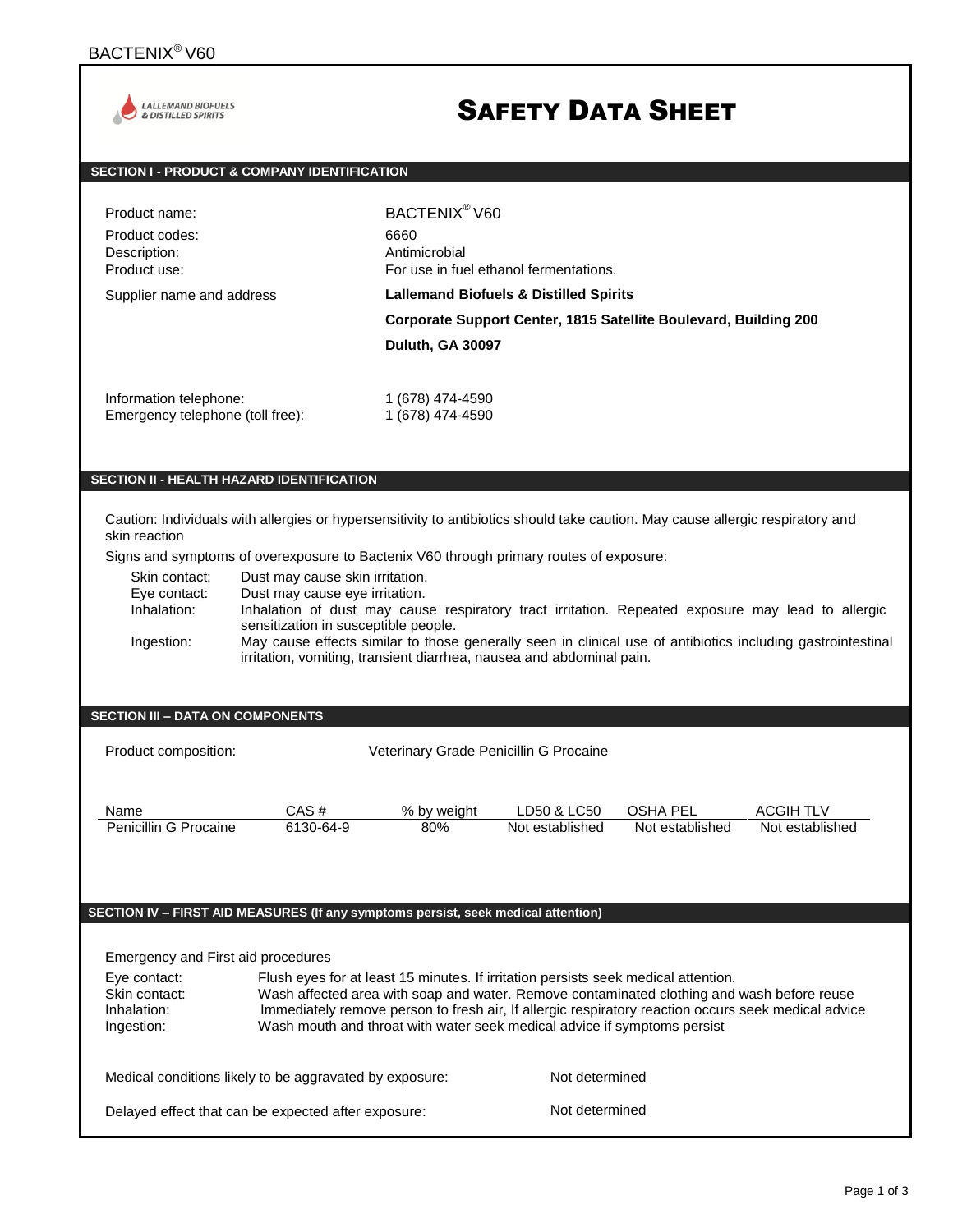

## SAFETY DATA SHEET

## **SECTION V – FIRE FIGHTING MEASURES**

Hazardous combustion products:<br>
Special Exposure Procedures: 
Special Exposure Procedures: 
Avoid inhalation of combustion products

Conditions of flammability: Flammable solid – Finely dispersed particles may be susceptible to dust explosion

Extinguishing media: Use appropriate medium for underlying cause of fire, water and foam are suitable.

Avoid inhalation of combustion products

Firefighting procedures: Use self-contained breathing apparatus (SCBA) when exposed to confined or enclosed fires.

#### **SECTION VI – ACCIDENTAL RELEASE MEASURES**

Spilled product should be removed immediately to avoid formation of dust. Keep away from ignition sources. Collect waste in suitable container. Wear appropriate personal protection and maintain good housekeeping practices.

#### **SECTION VII – HANDLING & STORAGE**

Handling: Avoid formation of dust. Avoid contact with eyes, skin and clothing. Wear protective equipment described in Section VIII if exposure conditions warrant. Ensure good ventilation of the room when handling this product

Storage: Store in original container in cool well ventilated area.

#### **SECTION VIII – EXPOSURE CONTROLS / PERSONAL PROTECTION**

| Respiratory protection:        | An approved respirator (NIOSH) should be worn when exposures are expected to exceed<br>the applicable limits, |
|--------------------------------|---------------------------------------------------------------------------------------------------------------|
| Eye contact:                   | Safety glasses/goggles recommended                                                                            |
| Hand protection:               | Rubber or vinyl gloves                                                                                        |
| Specific engineering controls: | Use local exhaust.                                                                                            |

#### **SECTION IX – PHYSICAL & CHEMICAL PROPERTIES**

| <b>Chemical Family:</b><br>Physical state:<br>Appearance:<br>Odour:<br>Odour threshold:<br>Specific gravity:<br>Vapour pressure:<br>Vapour density:<br>Evaporation rate:<br>Boiling point:<br>Melting point:<br>pH as supplied<br>Decomposition temperature<br>Viscosity:<br>Solubility. | Antimicrobial<br>Solid<br>White to off-white crystalline powder<br>Odorless or slight sweet odor.<br>No data available.<br>No data available.<br>No data available<br>No data available<br>No data available.<br>No data available.<br>$106 - 110^{\circ}$ C (decomposes)<br>5.5 – 7.5 (3.3g/l water at $20^{\circ}$ C)<br>>110°C (230°F)<br>No data available<br>Soluble in Ethanol and Water |
|------------------------------------------------------------------------------------------------------------------------------------------------------------------------------------------------------------------------------------------------------------------------------------------|------------------------------------------------------------------------------------------------------------------------------------------------------------------------------------------------------------------------------------------------------------------------------------------------------------------------------------------------------------------------------------------------|
| Explosive properties<br>Lower explosion limit                                                                                                                                                                                                                                            | Finely dispersed particles might be sensitive to dust explosion<br>$75 - 100$ g/m <sup>3</sup>                                                                                                                                                                                                                                                                                                 |
|                                                                                                                                                                                                                                                                                          |                                                                                                                                                                                                                                                                                                                                                                                                |